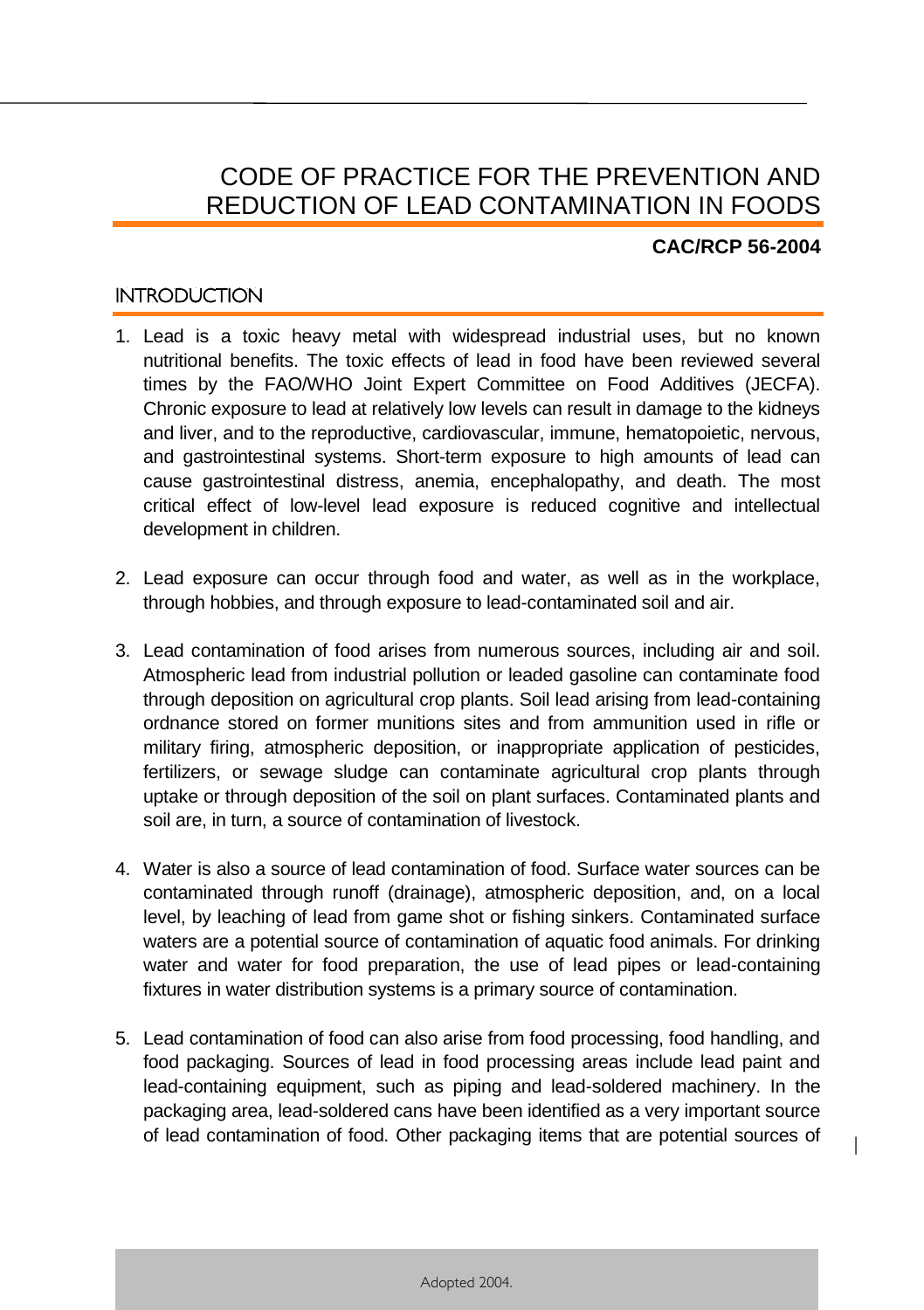lead contamination include colored plastic bags and wrapping papers, cardboard containers that contain lead or are colored with lead-containing dyes, lead foil capsules on wine bottles, and lead-glazed ceramic, lead crystal, or lead-containing metal vessels used for packaging or storing foods.

- 6. There have been worldwide efforts to reduce lead exposure from food. Such efforts have focused on implementing standards for allowable lead levels in food and food additives; ending the use of lead-soldered cans, particularly for infant foods; controlling lead levels in water; reducing leaching from lead-containing vessels or restricting their use for decorative purposes; and identifying and reacting to additional sources of lead contamination in foods or dietary supplements. Although not targeted specifically at food, efforts to reduce environmental sources of lead, including restrictions on industrial emissions and restricted use of leaded gasoline, have also contributed to declining lead levels in food.
- 7. Codex, intergovernmental organization, and many countries have set standards for allowable levels of lead in various foods. Low levels of lead in foods may be unavoidable, because of the ubiquitous nature of lead in the modern industrial world. However, following good agricultural and manufacturing practices can minimize lead contamination of foods. Because many useful interventions for reducing lead rely on actions by consumers, a section with suggestions for modifying consumer practices has also been included in this Code.

# I. RECOMMENDED PRACTICES BASED ON GOOD AGRICULTURAL PRACTICES (GAP) AND GOOD MANUFACTURING PRACTICES (GMP)

#### **1.1 Agricultural**

- 8. Leaded gasoline is a major contributor to atmospheric lead. National authorities should consider reducing or eliminating the use of leaded gasoline in agricultural areas.
- 9. Agricultural lands near industrial facilities, roadways, and ordnance depots, rifle ranges and military firing ranges may have higher lead levels than more isolated lands. Land near buildings with weathered exterior paint also may have high lead levels, a particular concern when such buildings are situated near livestock or small gardens. Where possible, farmers should test lead levels in soils that are near lead sources or that are suspected of having elevated lead levels to determine if lead levels exceed recommendations for planting by local authorities.
- 10.Farmers should avoid using lands that have been treated with lead arsenate pesticide, such as former orchards, to grow crops that may accumulate lead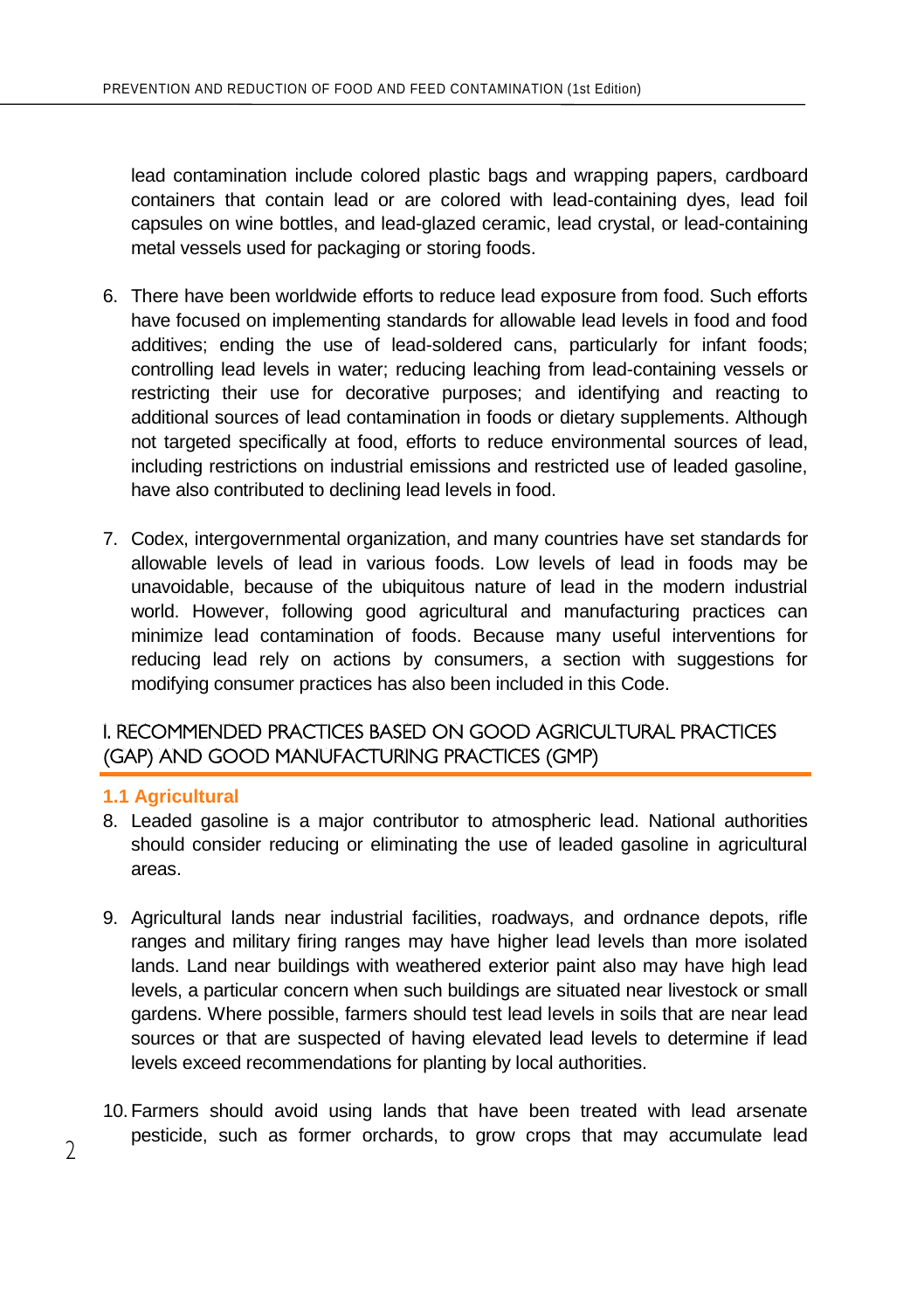internally (such as carrots and other root crops) or on their surface (such as leafy vegetables).

- 11.Farmers should avoid growing crops on lands that have been treated with sewage sludge that does not adhere to maximum allowable lead levels set by national authorities.
- 12. Leafy vegetables are more vulnerable than non-leafy vegetables or root vegetables to deposition from airborne lead. Cereal grains also have been reported to absorb lead from the air at a significant rate. In areas where atmospheric lead levels are higher, farmers should consider choosing crops that are less vulnerable to airborne deposition.
- 13.Farmers should avoid using compounds that contain lead (such as lead arsenate pesticide) or may be contaminated with lead (e.g., improperly prepared copper fungicide or phosphate fertilizer) in agricultural areas.
- 14. Dryers powered with leaded gasoline have been found to contaminate drying crops with lead. Farmers and processors should avoid using dryers or other equipment powered by leaded gasoline on harvested crops.
- 15. Crops should be protected from lead contamination (e.g., exposure to atmospheric lead, soil, dust) during transport to processing facilities.
- 16. Home or small-scale commercial gardeners should also take steps to reduce lead contamination. Avoid planting near roadways and buildings painted with lead-based paint. If gardens are located in an area with potentially high lead levels, test soil before planting. Good gardening practices for soils with mildly elevated lead levels include mixing organic matter into the soil, adjusting soil pH to reduce availability of lead to plants, choosing plants that are less vulnerable to lead contamination, and using liners to reduce contact deposition of soil on plants. Some lead levels are considered too high for gardening. It may be possible to build up gardening beds with lead-free soil in such areas. Gardeners should consult with local agricultural services, where available, for advice on what lead levels are too high for gardening and advice on how to garden safely in lead-contaminated soils.
- 17.Agricultural water for irrigation should be protected from sources of lead contamination and monitored for lead levels to prevent or reduce lead contamination of crops. For example, well water used for irrigation should be properly protected to prevent contamination and routinely monitored.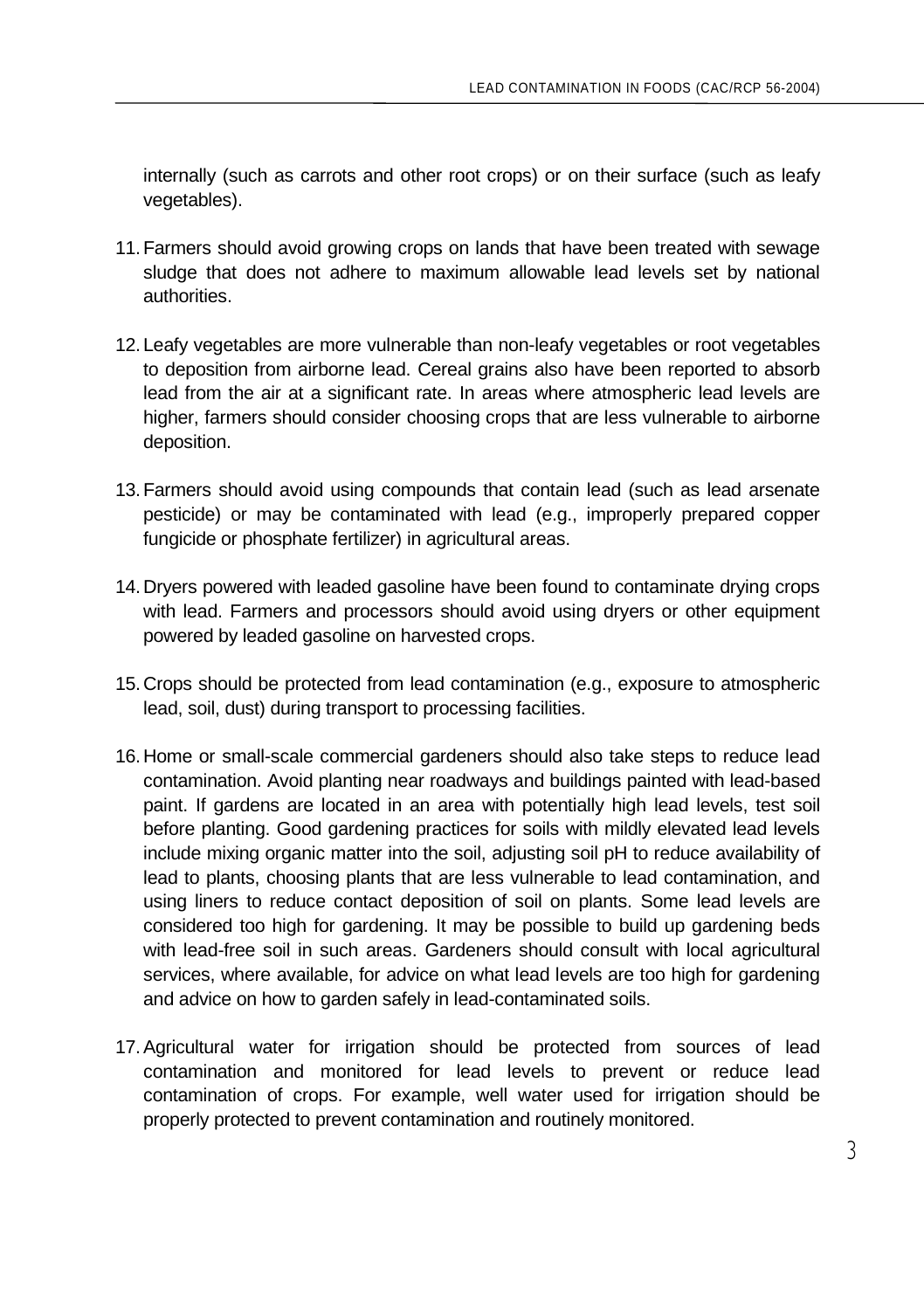18. Local and national authorities should make farmers aware of appropriate practices for preventing lead contamination of farmlands.

#### **1.2 Drinking water**

- 19. National authorities should consider establishing allowable lead levels or appropriate treatment techniques for controlling lead levels in drinking water. The WHO has established a quideline value for maximal lead levels in drinking water of 0.010 mg/L.
- 20.Administrators of water systems with high lead levels should consider treatment techniques, such as increasing the pH of acidic waters, to minimize corrosion and reduce leaching of lead in the distribution system.
- 21.Where appropriate, administrators of water systems should consider replacing problematic lead piping and other lead-containing fixtures.

#### **1.3 Food ingredients and processing**

- 22. National authorities should consider establishing standards limiting the amount of lead allowed in foods and food ingredients, including the traditional foods of their countries. Selected foods and dietary supplements should be monitored to ensure that lead levels do not rise above normal background levels.
- 23.Food processors should choose food and food ingredients, including ingredients used for dietary supplements that have the lowest lead levels possible. They should also consider whether the land used to produce crops has been treated with leadcontaining pesticides or sewage sludge.
- 24. During processing, maximum removal of surface lead from plants should be practiced, e.g., by thoroughly washing vegetables, particularly leafy vegetables; removing the outer leaves of leafy vegetables; and peeling root vegetables, where appropriate. (Home gardeners should also follow such steps if their soil has elevated lead levels.)
- 25.Food processors should ensure that the water supply for food processing complies with maximum limits for lead established by the national or local authorities.
- 26.Food processors should examine piping within facilities to ensure that older piping is not adding lead to water supplies inside the facility. Such piping may include brass fixtures, in addition to lead-soldered pipes.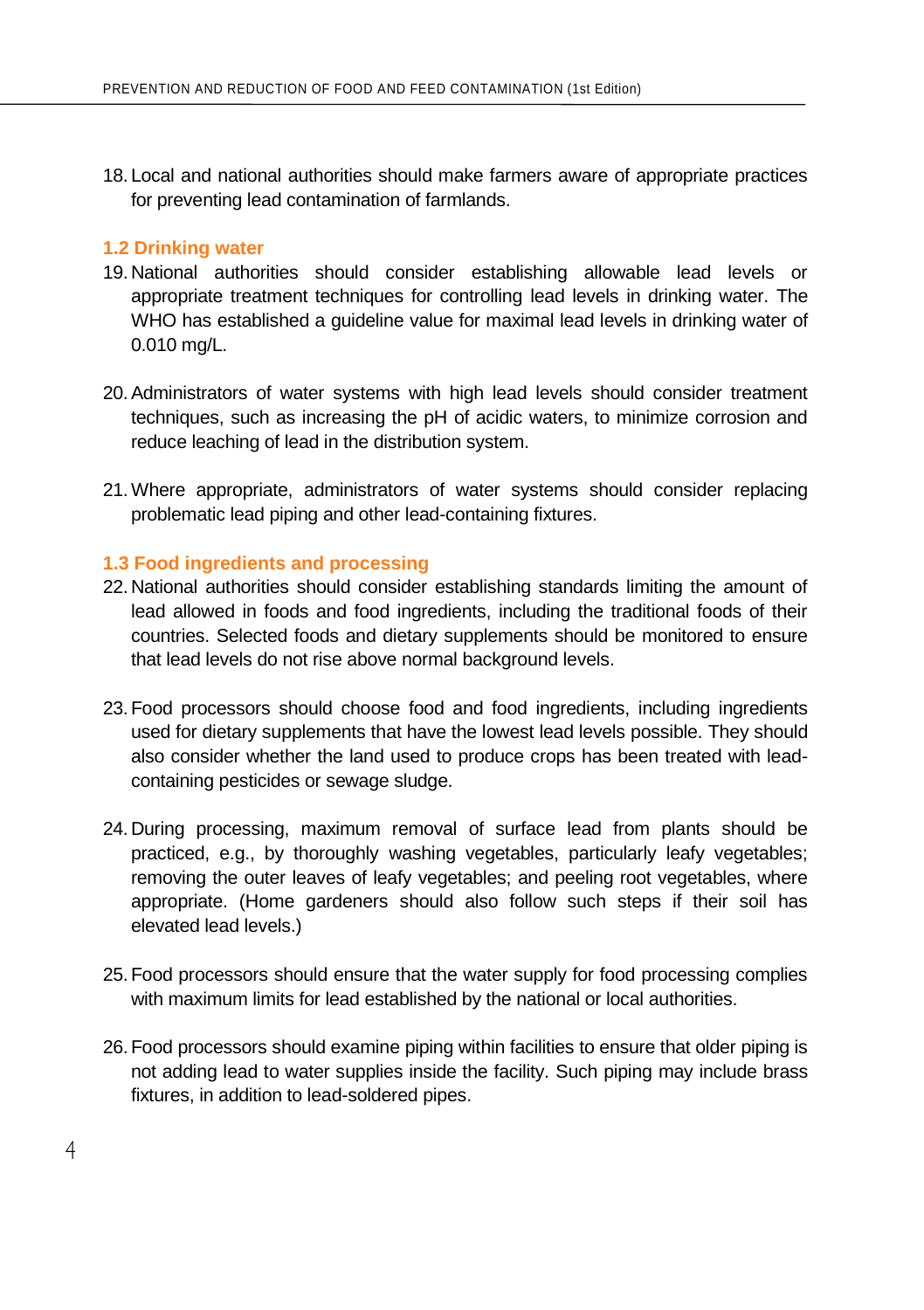- 27.Food processors should use food-grade metals for all metal surfaces that come into contact with food and beverages.
- 28.Food processors should not use lead solder to repair broken equipment in food processing facilities. They should also not substitute non-food-grade equipment that may be present in a food processing facility for broken food-grade equipment.
- 29.Food processors should ensure that lead paint peelings do not become a source of lead contamination in processing facilities. If food processors carry out lead paint abatement, they should also ensure that appropriate cleanup procedures are followed to prevent further dispersion of lead paint and dust, which could create a greater hazard.
- 30.Food processors should occasionally test incoming raw materials and finished products for lead to verify that their control measures are functioning effectively.

#### **1.4 Production and use of packaging and storage products**

- 31.To provide maximum protection against lead contamination, food processors should not use lead-soldered cans. Alternatives to lead-soldered cans are discussed in Food and Nutrition Paper 36 from the FAO, "Guidelines for can manufacturers and food canners. Prevention of metal contamination of canned foods," as well as JECFA Monograph 622. These alternatives include using two-piece cans (which lack side seams) rather than three-piece cans, using cementing and welding to bond seams instead of soldering, using lead-free (tin) solders, and using alternative containers, such as glass.
- 32.Where it is not feasible to avoid the use of lead-soldered cans, methods for reducing lead exposure from lead-soldered cans are discussed in depth in FAO Food and Nutrition Paper 36. Lead can be released from the solder surface itself, or from solder dust or solder splashes deposited inside the can during the can-making process. Methods for reducing splashing and dust formation include avoiding the use of excess flux, controlling exhaust over the work area to minimize dust deposition, controlling the temperature of the fluxed can body and solder, postsolder lacquering of the interior surface or interior side seams of cans, careful wiping of excess solder from finished cans, and washing soldered cans before use. For a detailed description of proper manufacturing practices with lead-soldered cans, the FAO paper should be consulted.
- 33.Tinplate used for food cans should meet international standards for maximum allowable lead concentration. ASTM International has set a maximum concentration of 0.010 percent lead for "Grade A" tinplate.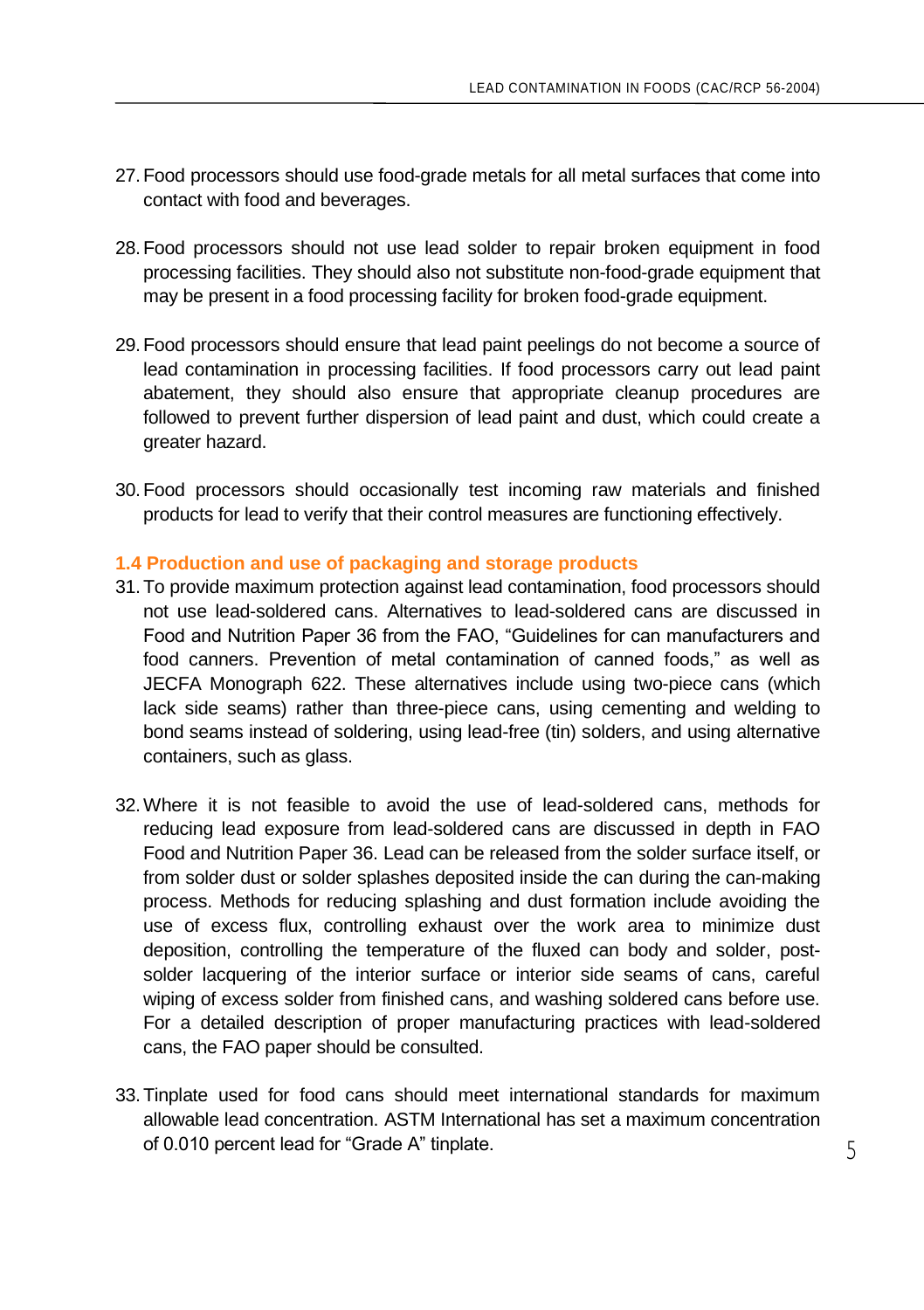- 34. Lead dyes or lead-based printing inks should not be used for packaging, such as for brightly colored candy wrappers. Even if such wrapping does not come in direct contact with foods, children may be tempted to put the brightly colored wrappers in their mouths.
- 35.Plastic bags or boxes with exteriors treated with lead-based dyes or lead-based printing inks should not be used for packing food. Handling of these items during cooking or reuse by consumers for storing other food items can cause lead contamination.
- 36.Packing foods for sale in traditional lead-glazed ceramics should be avoided because these ceramics may leach significant quantities of lead into the foods.
- 37. Lead foil capsules should not be used on wine bottles because this practice may leave lead residues around the mouth of the bottle that can contaminate wine upon pouring.
- 38. National authorities should consider setting standards for lead migration from leadglazed ceramic ware, lead crystal, and other lead-containing items that might potentially be used for food storage or preparation by consumers.
- 39. Decorative ceramic ware that has the potential to leach unacceptable quantities of lead should be clearly labeled as not for food use.
- 40. Ceramic ware producers should use manufacturing procedures and quality control mechanisms that minimize lead leaching.

#### **1.5 Consumer practices**

- 41. Local and national authorities should consider educating consumers about appropriate practices to reduce lead contamination in the garden and the home.
- 42. Consumers should avoid storing foods, particularly acidic foods or foods for infants and children, in decorative ceramic ware, lead crystal, or other containers that can leach lead. Foods should not be stored in opened lead-soldered cans or stored in reused lead-dyed bags and containers. Consumers should avoid frequent use of ceramic mugs when drinking hot beverages such as coffee or tea, unless the mugs are known to have been made with a lead glaze that is properly fired or with a nonlead glaze.